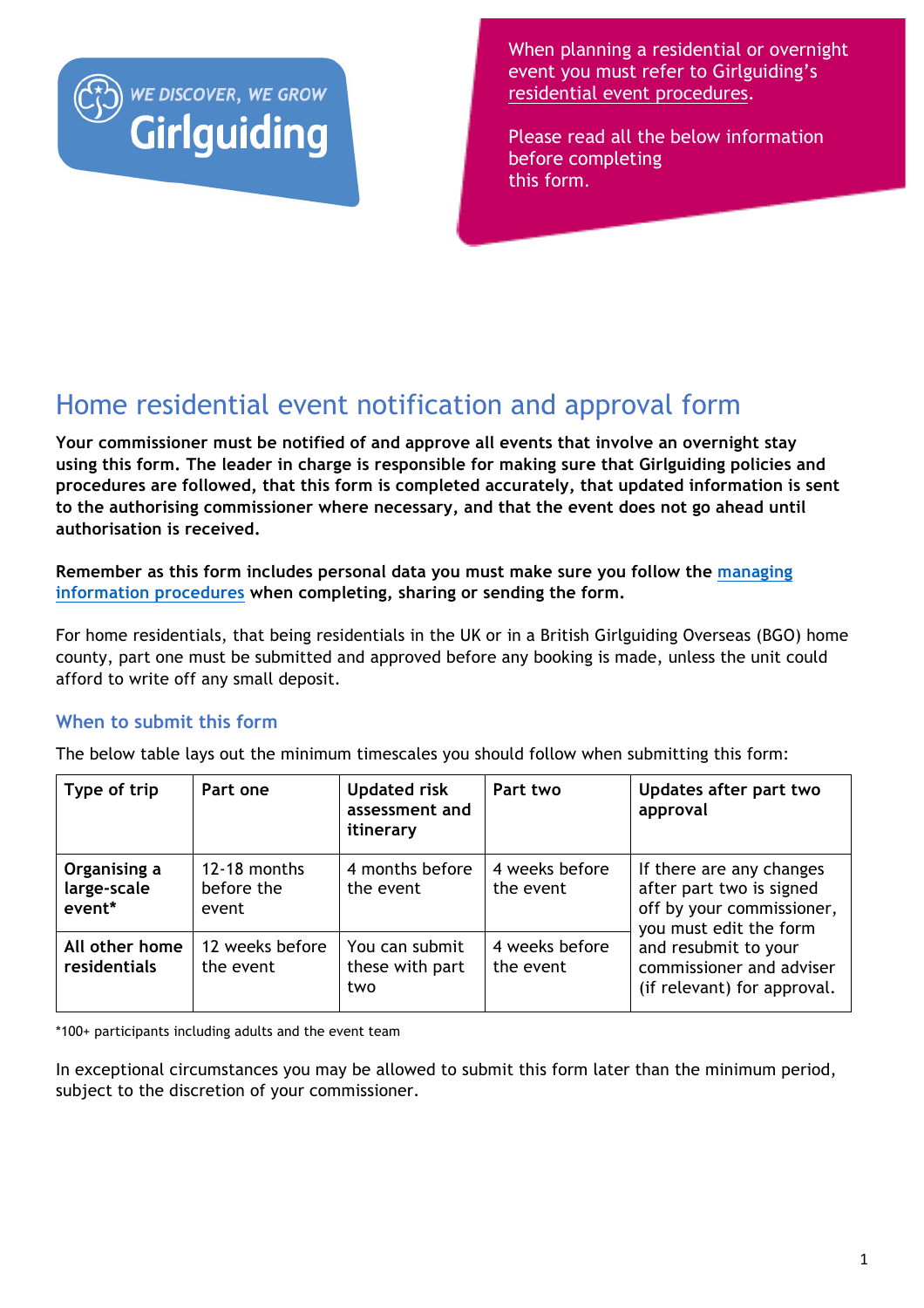### **Which sections to complete for each stage**

The following table shows you which sections of the form you should complete or update if there are any changes for each part of the authorisation process:

| <b>Section</b>                                                | Part one                   | Part two          |
|---------------------------------------------------------------|----------------------------|-------------------|
| 1. Leader in charge details                                   | Complete                   | Update if changes |
| 2. Event details                                              | Complete                   | Update if changes |
| 3. Participant details                                        | Complete                   | Update if changes |
| 4. Additional information                                     | Complete                   | Update if changes |
| 5. Insurance                                                  | Complete                   | Update if changes |
| 6. Programme and risk assessment                              | Complete                   | Update if changes |
| 7. Home contact information                                   | Not required at this stage | Complete          |
| 8. Additional information on programme<br>and risk assessment | Not required at this stage | Complete          |

Your commissioner may have other questions or need further information before signing off this form. Please provide as much information as possible at each stage to help them make a decision.

There are links to helpful resources for planning your residential at the end of the form.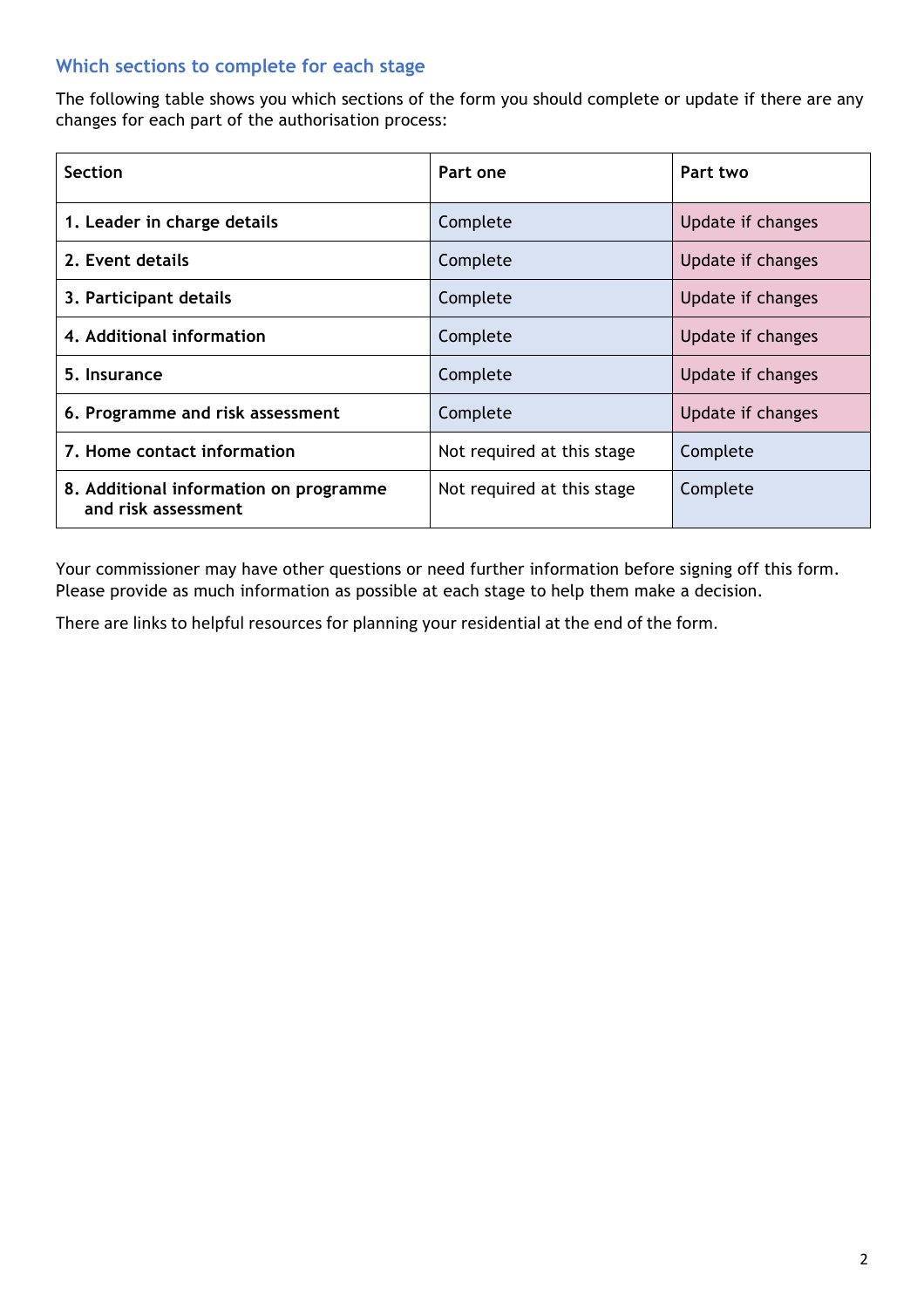## About the event

### **1. Leader in charge**

#### Complete for part one and update as needed for part two

This refers to the person who must complete this form and seek commissioner approval. They are the person with overall responsibility for the residential and who holds, or is working towards, the relevant modules of the Going Away With scheme or Lead Away permit (the licence holder).

Mentors supporting a Guide camp permit should put their contact details in this section, list the supervisor in the participant details section and put the name of the Guide doing their camp permit in the 'brief summary of your event' section.

| First name(s)                               |  |               |                   |     |
|---------------------------------------------|--|---------------|-------------------|-----|
| Surname                                     |  |               | Membership number |     |
| Contact number                              |  | Contact email |                   |     |
| Going Away With scheme assessment required? |  | Yes           |                   | No. |

### **2. Event details**

#### Complete for part one and update as needed for part two

| Level name (for which you are running the trip eg 1 <sup>st</sup> Market Guide unit or Skelderton division) |  |  |
|-------------------------------------------------------------------------------------------------------------|--|--|
| Name of event                                                                                               |  |  |
| Start date and time<br>End date and time                                                                    |  |  |
| Authorising commissioner's name<br>Nights away                                                              |  |  |

A participant in the event must not act as authorising commissioner for that event.

A county commissioner attending their unit event as a unit leader can have the form authorised by their district commissioner. If they're attending a county event as a county commissioner, then the chief commissioner, or delegated deputy, for the country/region needs to sign. If the chief commissioner is attending a region or international event, the chief guide or deputy chief guide must sign it off, or if they're unavailable, then another chief commissioner.

Forms must never be signed by family members; if the authorising commissioner is related to the leader in charge the form should be passed to the commissioner above.

Event type (tick all that apply):

| $\Box$ Overnight stay ' | $\Box$ Residential lasting<br>two nights or more | $\Box$ Residential at an event where the activity centre is<br>the licence holder* |                                |
|-------------------------|--------------------------------------------------|------------------------------------------------------------------------------------|--------------------------------|
| $\Box$ Attending a      | $\Box$ Organising a                              | $\Box$ Residential using or to                                                     | $\Box$ Residential using or to |
| large-scale event       | large-scale event**                              | gain the Guide camp permit $\vert$ gain the Lead Away permit                       |                                |

\* Please see our current guidance on the Girlguiding website around licence holder requirements at Girlguiding Activity Centres' events. \*\* Large-scale event organisers must be approved by their commissioner. Please include their details under participant details

Please provide a brief summary of your event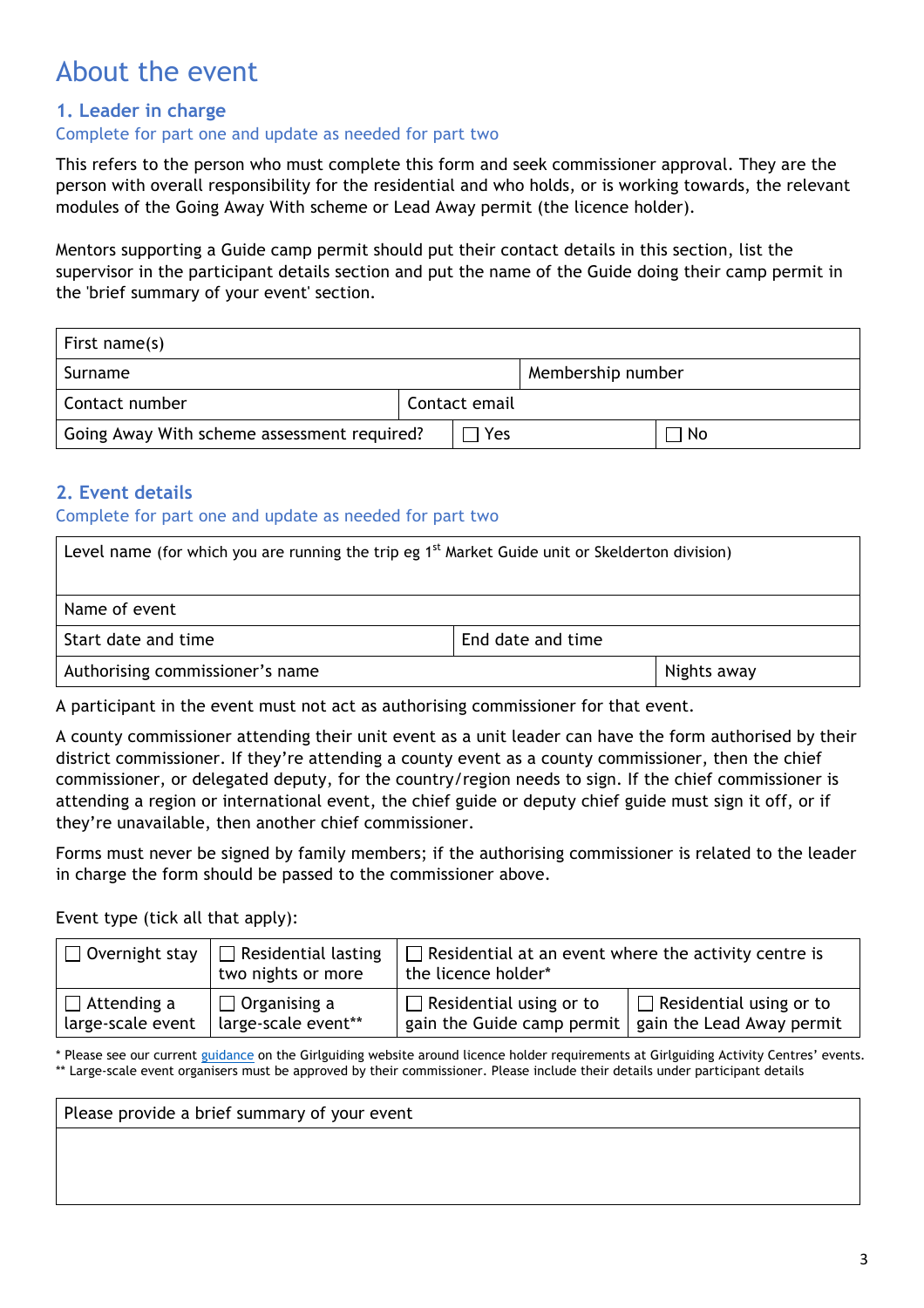Please provide address details of the venue(s) you are staying in, including organisation or owner (if known). For example information could be: 'Skelderthorpe County Campsite, Skelderton, SK1 1AA', or 'The Canal Queen narrowboat, owned by Jane Wilson, moored at SK1 1AA'

Please give details of how participants will travel to and from the venue and any additional travel arrangements during the event

## **3. Participant details**

#### Complete for part one and update as needed for part two

These numbers can be an estimated maximum when submitting part one, but must include final numbers at part two.

Total number of participants:

| Rainbows | Brownies                 | Guides            | Rangers | volunteers aged 13-17 * |
|----------|--------------------------|-------------------|---------|-------------------------|
|          | adult volunteers/members | other children ** |         |                         |

\* Rainbow and Brownie helpers should be listed as Guides

\*\* Please see our current guidance around children of volunteers on residentials

All adults aged 18 or over on a residential must have a valid disclosure check. Leaders in charge must have A Safe Space, Level 1-3. All other volunteers must have A Safe Space, Level 1-2.

| Name(s) of all<br>attending volunteers<br>(aged $13+$ ) and any<br>other attending adults | Membership<br>numbers | Dates attending<br>residential<br>(include time)* | Will they have<br>first aid<br>responsibilities<br>at the event? | Do they have the<br>qualifications or<br>their role?** | training required for |
|-------------------------------------------------------------------------------------------|-----------------------|---------------------------------------------------|------------------------------------------------------------------|--------------------------------------------------------|-----------------------|
|                                                                                           |                       |                                                   |                                                                  | $\Box$ Yes                                             | $\Box$ Not yet        |
|                                                                                           |                       |                                                   |                                                                  | $\Box$ Yes                                             | $\Box$ Not yet        |
|                                                                                           |                       |                                                   |                                                                  | $\Box$ Yes                                             | $\Box$ Not yet        |
|                                                                                           |                       |                                                   |                                                                  | $\Box$ Yes                                             | $\Box$ Not yet        |
|                                                                                           |                       |                                                   |                                                                  | $\Box$ Yes                                             | $\Box$ Not yet        |
|                                                                                           |                       |                                                   |                                                                  | $\Box$ Yes                                             | $\Box$ Not yet        |
|                                                                                           |                       |                                                   |                                                                  | $\Box$ Yes                                             | $\Box$ Not yet        |
|                                                                                           |                       |                                                   |                                                                  | $\Box$ Yes                                             | $\Box$ Not yet        |

\* This can be before/after the event to cover setup and takedown

\*\* They must have all qualifications or training required for their role before the commissioner can approve part two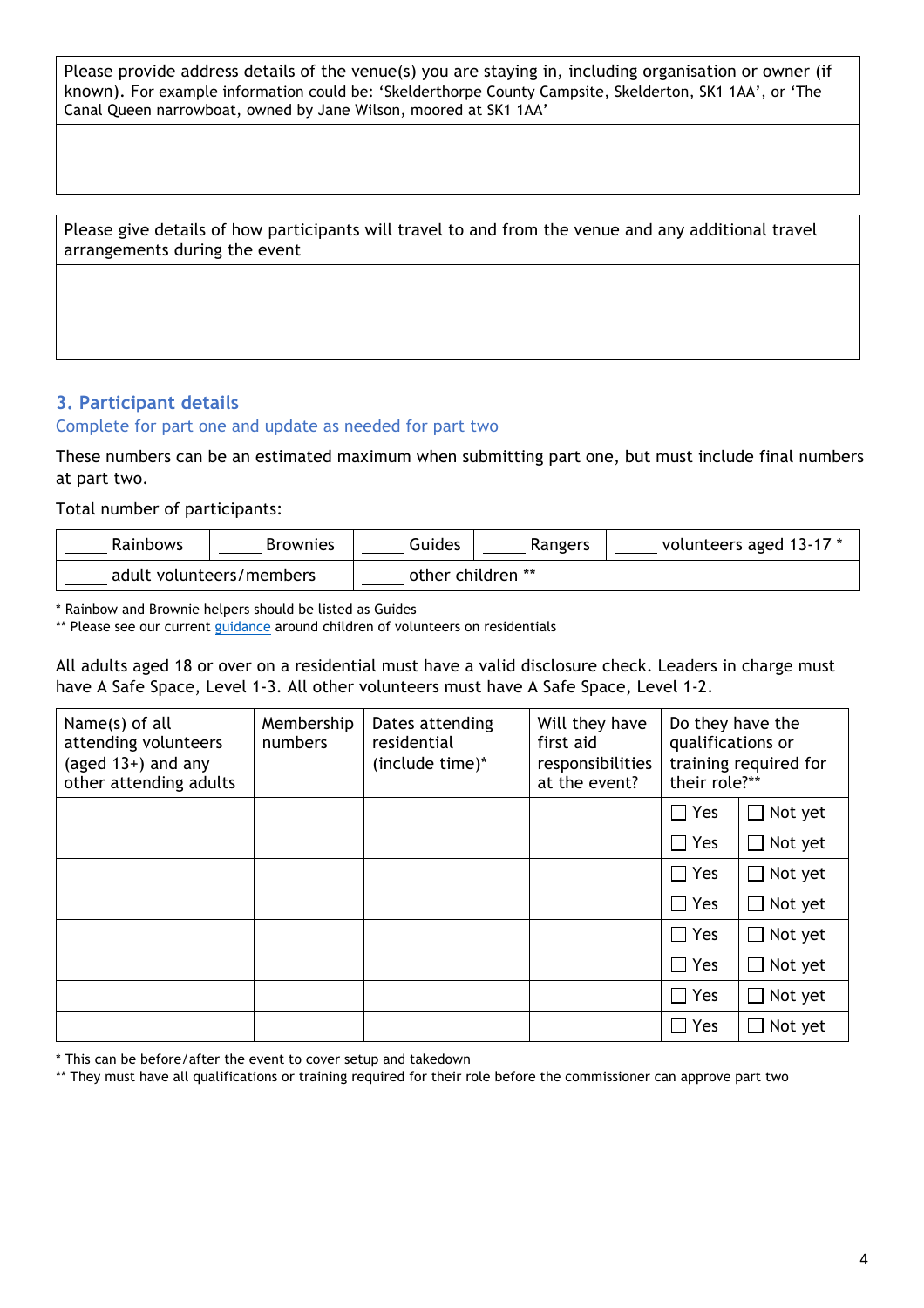### **4. Additional information**

#### Complete for part one and update as needed for part two

| Is the property approved for Girlguiding residentials? | $\Box$ Yes | $\Box$ No | $\Box$ Don't know |
|--------------------------------------------------------|------------|-----------|-------------------|
|                                                        |            |           |                   |

All UK venues must be approved by Girlguiding. If you're unsure whether your venue has been approved, contact your county residential adviser to confirm/arrange a visit to approve it. At the part one stage this can be a 'no' or 'don't know' but this must be approved by part two. You can find further information about approving venues on the going on residentials webpage.

If you're staying outside of your local area, it's good practice to make contact with the residential/outdoor activities adviser from the area in which you're staying. They are sometimes referred to as the host adviser. This is especially true if you're staying at an independent site (such as a church hall or farmer's field) as they'll be able to assess whether it's approved for Girlguiding residentials. Or, if you're doing activities specific for that location (eg walking up a local mountain), as they'll be able to let you know if there's anything specific you need to include in your risk assessment.

| Do you have appropriate facilities (for example, toilets and washing) for  <br>everyone attending the event?                                                                                                                      |  |  | $\mathsf{I} \mathsf{\Pi}$ Yes | $\Box$ No $^*$ |
|-----------------------------------------------------------------------------------------------------------------------------------------------------------------------------------------------------------------------------------|--|--|-------------------------------|----------------|
| Is this a joint event with other Girlguiding members? **                                                                                                                                                                          |  |  | $\sqcap$ Yes                  | ∏ No           |
| Is this a joint event with another organisation? ***                                                                                                                                                                              |  |  | Yes                           | No             |
| am responsible for:                                                                                                                                                                                                               |  |  |                               |                |
| $\Box$ Catering<br>] Facilities<br>$\Box$ Programme                                                                                                                                                                               |  |  | $\Box$ Camping equipment      |                |
| $\frac{1}{2}$ . The contract of the contract of the contract of the contract of the contract of the contract of the contract of the contract of the contract of the contract of the contract of the contract of the contract of t |  |  |                               |                |

\* If no, you must ensure this is covered in your risk assessment

\*\* If you're joining an event run by another Girlguiding unit or area, please ensure the event coordinator has provided their commissioner with full details

\*\*\* For joint events with other organisations you must follow all Girlguiding policies, including the Safeguarding and Managing information policies

#### **5. Insurance**

#### Complete for part one and update as needed for part two

Girlguiding's insurance does not cover cancellation or curtailment, travel issues, hiring a vehicle or using your own, or damage to personal belongings. More information and guidance can be found at the below links:

- Vehicle insurance
- Travel and trips insurance
- Insurance for activities

| Based on the guidance, does your event require insurance?<br>Yes                                                                                                                                  |      | No. |  |
|---------------------------------------------------------------------------------------------------------------------------------------------------------------------------------------------------|------|-----|--|
| If $no:$                                                                                                                                                                                          |      |     |  |
| I can confirm I have read the up-to-date guidance on the website and that insurance is<br>not required, and any risks (including cancellation and travel) are included in the risk<br>assessment. |      |     |  |
| If yes:                                                                                                                                                                                           |      |     |  |
| Are you aware of the costs and limitations within the insurance and<br>have accounted for these in your risk assessment?                                                                          | TYes | ∣No |  |

#### To complete (if needed) for part two

| Insurer's name          |  |
|-------------------------|--|
| Insurance policy number |  |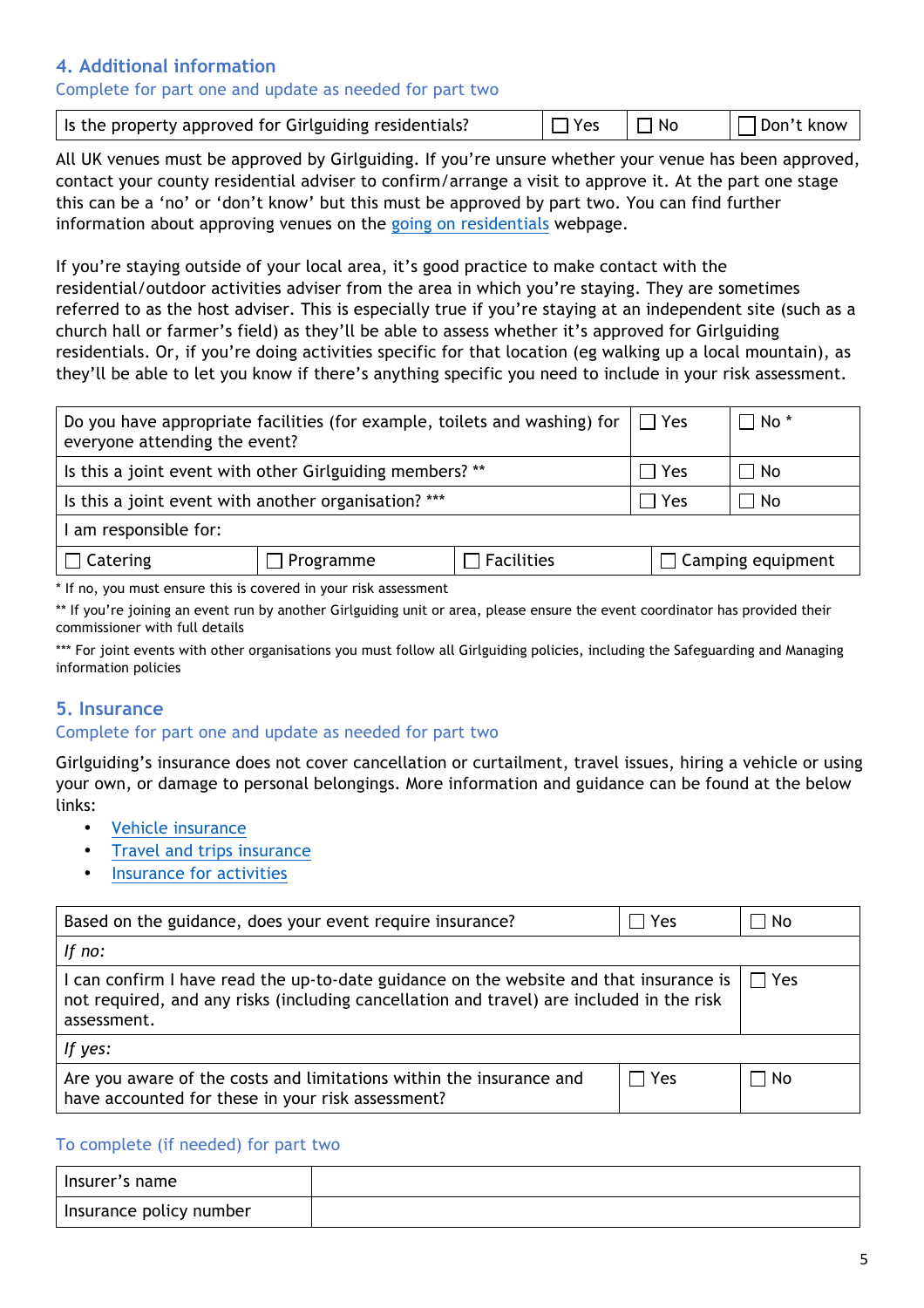#### **6. Programme and risk assessment**

Complete a draft for part one and update as needed to a final version for part two

| Date activity plan last updated   |  |
|-----------------------------------|--|
| Date risk assessment last updated |  |

| Date last consulted with young members, parent/carers and volunteers<br>about your proposed plan                                       |              |
|----------------------------------------------------------------------------------------------------------------------------------------|--------------|
| Confirmation that all adjustments required have been made to ensure<br>that the event is accessible and inclusive for all participants | $\sqcap$ Yes |

You must have considered the needs of all the individuals on the trip in the risk assessment and activity plan. You should speak to the young members, parent/carers and volunteers to ensure that each individual's needs are taken into account.

## **7. Home contact details**

Complete for part two

| Name          | Membership number |
|---------------|-------------------|
| Email         |                   |
| Mobile number | Home number       |

Confirmation that the home contact has been briefed on their role and responsibilities and has confirmed their understanding of the role by signing the home contact agreement form  $\Box$  Yes

| If you are joining another unit, or a bigger event, please enter the event home contact |  |  |
|-----------------------------------------------------------------------------------------|--|--|
|                                                                                         |  |  |
|                                                                                         |  |  |
|                                                                                         |  |  |

### **8. Additional information on programme and risk assessment**  Complete for part two

Confirmation that all instructors/providers have the correct qualifications, risk assessment and insurance for the activities they are providing?\*  $\Box$  Yes  $\Box$  N/A

\* Check the activity finder, for guidelines and requirements for all activities.

| If you're using a narrowboat, what is the<br>skipper's name?                              |         |        |        |         |
|-------------------------------------------------------------------------------------------|---------|--------|--------|---------|
| If you're walking in the countryside, what is the classification?                         |         |        |        |         |
| $\Box$ Easy                                                                               | Lowland | 」 Open | Remote | Extreme |
| If you're walking in the countryside (open or<br>above), what is the group leader's name? |         |        |        |         |

The narrowboat skipper or walking group leader must be included in the participant details section as an attending adult. If this is for an assessment, or if this is the first time they've skippered a trip/led a walk of this kind, make sure you have included it in the risk assessment.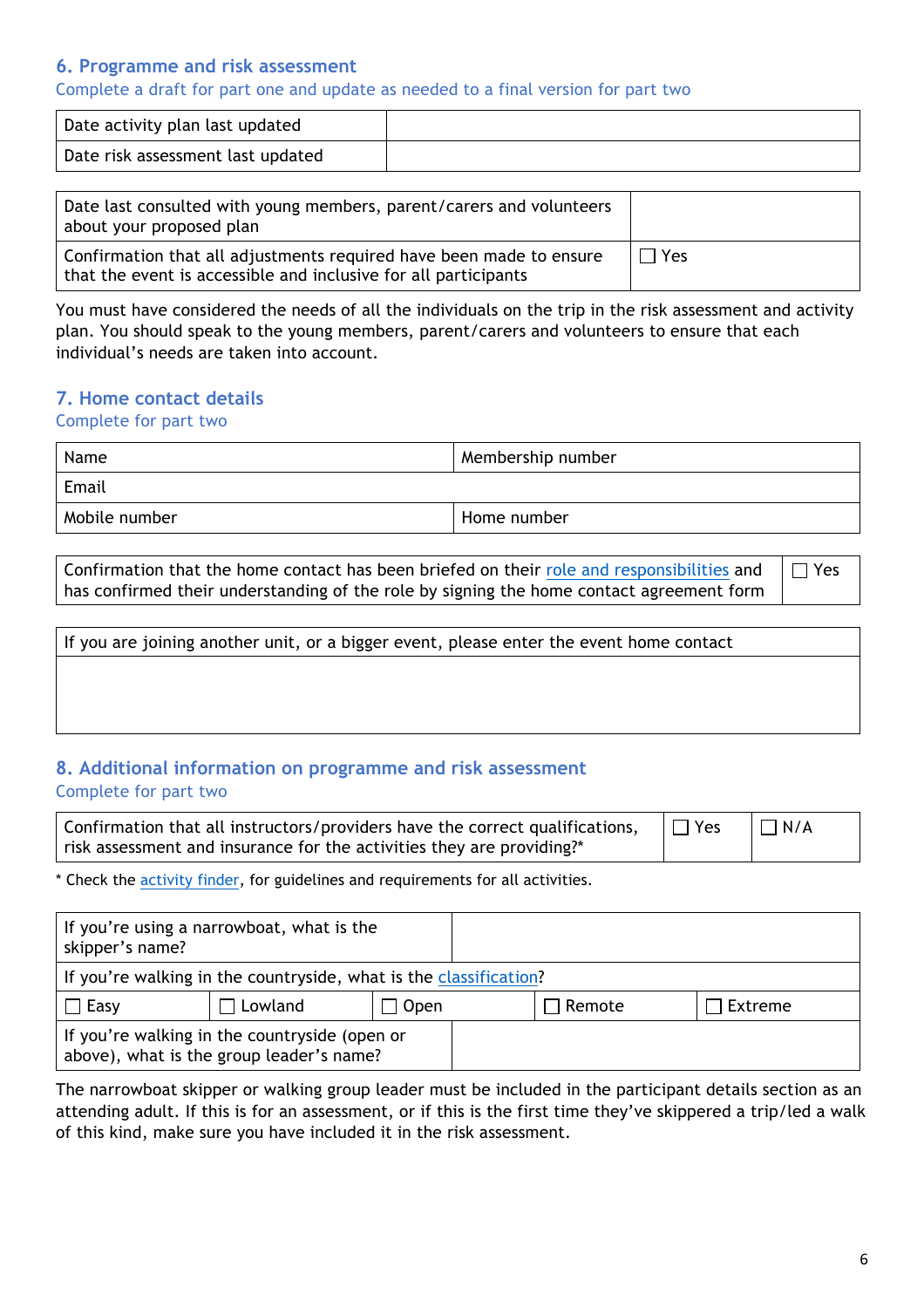## Submission for authorisation **Part one authorisation**

To be sent to commissioner at least 12 weeks prior to event (home events) and 12-18 months (large-scale events)

| Date sent to commissioner |
|---------------------------|
|---------------------------|

#### **Attachments**

Tick to confirm you have attached these documents:

| $\Box$ Draft activity plan                                                                | $\Box$ Risk assessment |  |
|-------------------------------------------------------------------------------------------|------------------------|--|
| $\Box$ Any other documents you think would be helpful for the commissioner (please state) |                        |  |
|                                                                                           |                        |  |

If there aren't any issues, your commissioner will send back a signed and completed form at least ten weeks prior to the event. If you don't receive this form at least ten weeks prior to the event, contact your commissioner.

Once you have received the signed form you can book or confirm your venue and continue planning your event. Remember, any insurance you might need will only cover payments made after you have taken out the policy so you should make these arrangements at the same time as, or before, booking.

#### **Updated risk assessment and itinerary for those organising large-scale events**

For all other events this can be submitted with part two

|--|

## **Part two authorisation**

To be sent to commissioner at least four weeks prior to event

| Date sent to commissioner |
|---------------------------|
|---------------------------|

#### **Attachments**

Tick to confirm you have attached these documents:

| $\Box$ Home contact agreement form                                                        | $\Box$ Detailed activity plan               |  |
|-------------------------------------------------------------------------------------------|---------------------------------------------|--|
| $\Box$ Finalised risk assessments                                                         | $\Box$ Insurance certificates (if required) |  |
| $\Box$ Any other documents you think would be helpful for the commissioner (please state) |                                             |  |
|                                                                                           |                                             |  |
|                                                                                           |                                             |  |

You must not continue with an event unless you have carried out any additional actions to the authorising commissioner's satisfaction and you have received the signed form from them. Failure to do so is considered a serious breach of Girlguiding policy and may result in restriction or removal of membership.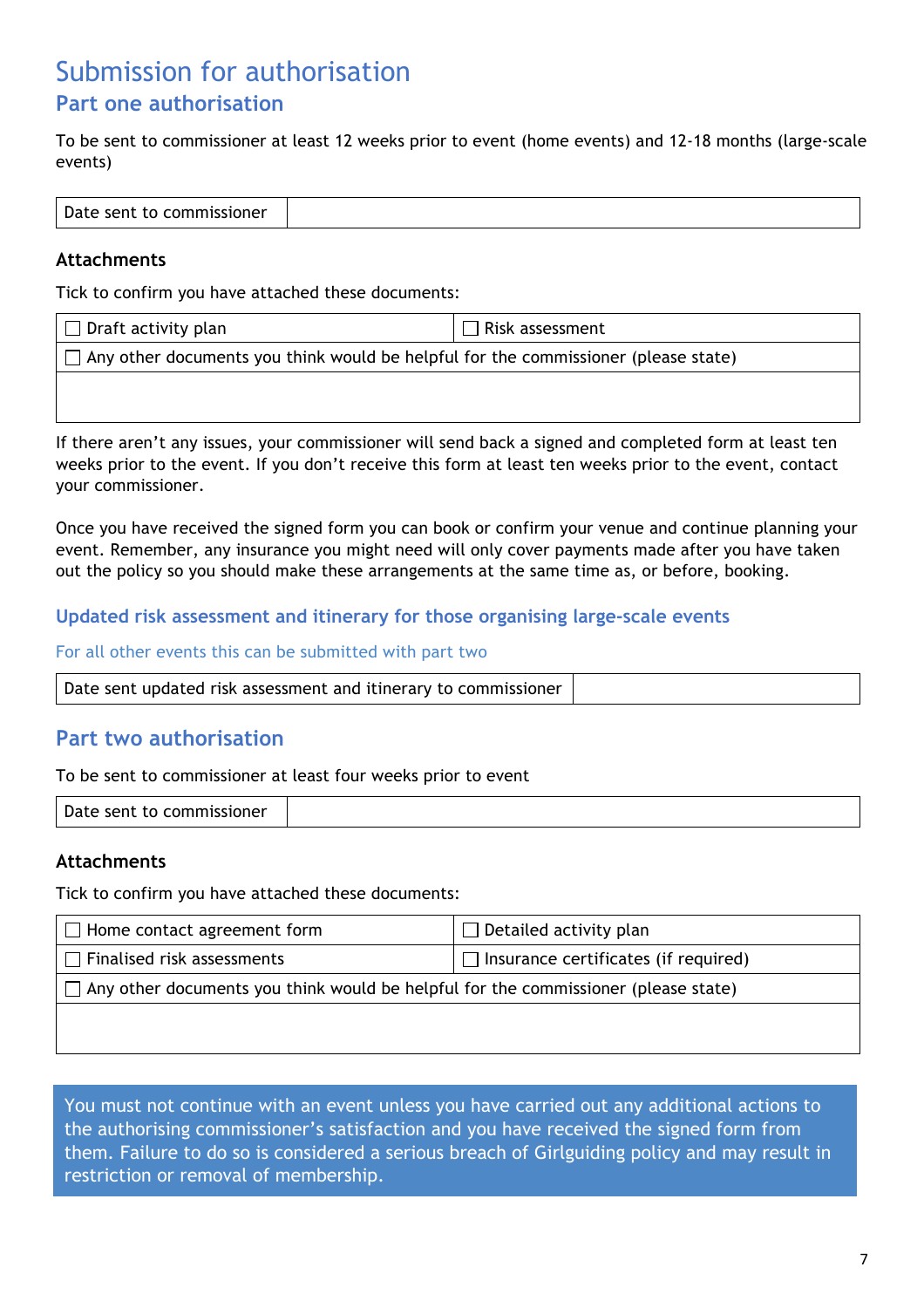# Commissioner authorisation section

## **Guidance**

Authorising the event is the responsibility of the commissioner and this is best achieved by using the knowledge and expertise of their advisers. It's good practice for an adviser to see every form, but the list below shows when the authorising commissioner must pass the form on to be signed by a relevant adviser (eg residential or outdoor activity adviser):

- If a Going Away With scheme assessment is required
- If a Guide camp permit or Lead Away permit assessment is required
- If they're organising a large-scale event

## Part one authorisation

### To be sent at least 12 weeks prior to event (home events) and 12-18 months (large-scale events)

To approve part one, the following sections must be completed:

- 1. Leader in charge details
- 2. Event details
- 3. Participant details
- 4. Additional information
- 5. Insurance
- 6. Programme and risk assessment

### **Adviser signature**

| Adviser signature required<br>- | NΟ |
|---------------------------------|----|
|                                 |    |

| Name                                                                                                                                                                                                  |      |  |
|-------------------------------------------------------------------------------------------------------------------------------------------------------------------------------------------------------|------|--|
| Membership number                                                                                                                                                                                     | Date |  |
| Adviser role                                                                                                                                                                                          |      |  |
| I can confirm that I have given all the advice needed - and have consulted with other relevant<br>specialist advisers to do so - and I am happy for this event to go into the next stage of planning. |      |  |
| Signed                                                                                                                                                                                                |      |  |

#### **Authorising commissioner approval**

| Name              |      |  |
|-------------------|------|--|
| Membership number | Date |  |
| Signed            |      |  |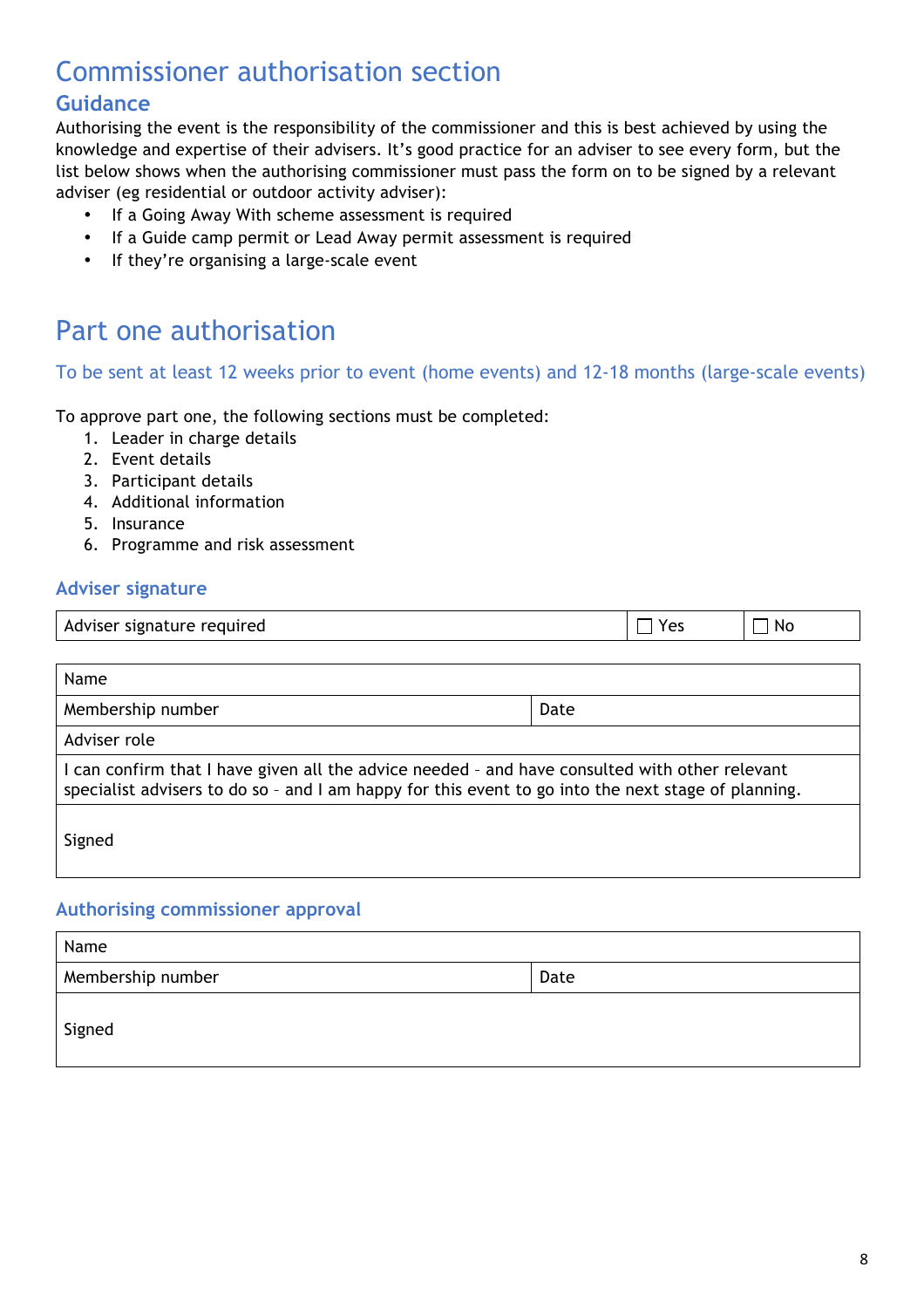## Part two authorisation

#### To be sent at least four weeks prior to event

To approve part two, the following sections must be completed:

- 1. Leader in charge details
- 2. Event details
- 3. Participant details
- 4. Additional information
- 5. Insurance

#### **Adviser signature**

|  | 6. Programme and risk assessment |  |
|--|----------------------------------|--|

- 7. Home contact details
- 8. Additional information on programme and risk assessment

| Adviser signature required                                                                                                                                                                            | Yes  | No. |  |  |  |
|-------------------------------------------------------------------------------------------------------------------------------------------------------------------------------------------------------|------|-----|--|--|--|
|                                                                                                                                                                                                       |      |     |  |  |  |
| Name                                                                                                                                                                                                  |      |     |  |  |  |
| Membership number                                                                                                                                                                                     | Date |     |  |  |  |
| Adviser role                                                                                                                                                                                          |      |     |  |  |  |
| I can confirm that I have given all the advice needed - and have consulted with other relevant<br>specialist advisers to do so - and I am happy for this event to go into the next stage of planning. |      |     |  |  |  |
| Signed                                                                                                                                                                                                |      |     |  |  |  |

#### **Authorising commissioner approval**

- $\Box$  As authorising commissioner, I confirm that I am happy with all aspects of the event and that I have checked that:
	- All adults ages 18 and over attending this event have completed Girlguiding recruitment checks (including relevant disclosure checks)
	- All volunteers attending this event have at least A Safe Space Level 1 and 2 and that the leader in charge has A Safe Space Level 3
	- Any volunteer with responsibility for first aid on this residential has completed a suitable and valid first aid course

| Name              |      |  |  |  |
|-------------------|------|--|--|--|
| Membership number | Date |  |  |  |
| Signed            |      |  |  |  |

If there aren't any issues, send back the signed and completed form to the leader in charge at least two weeks prior to the event.

#### **Updates after part two approval**

If there are any changes after part two is signed off by the authorising commissioner, the form must be edited and resubmitted to the authorising commissioner and adviser (if relevant) for approval.

| Date submitted for reapproval |  |
|-------------------------------|--|
|                               |  |

You **must not** continue with an event unless you have received the updated signed form.